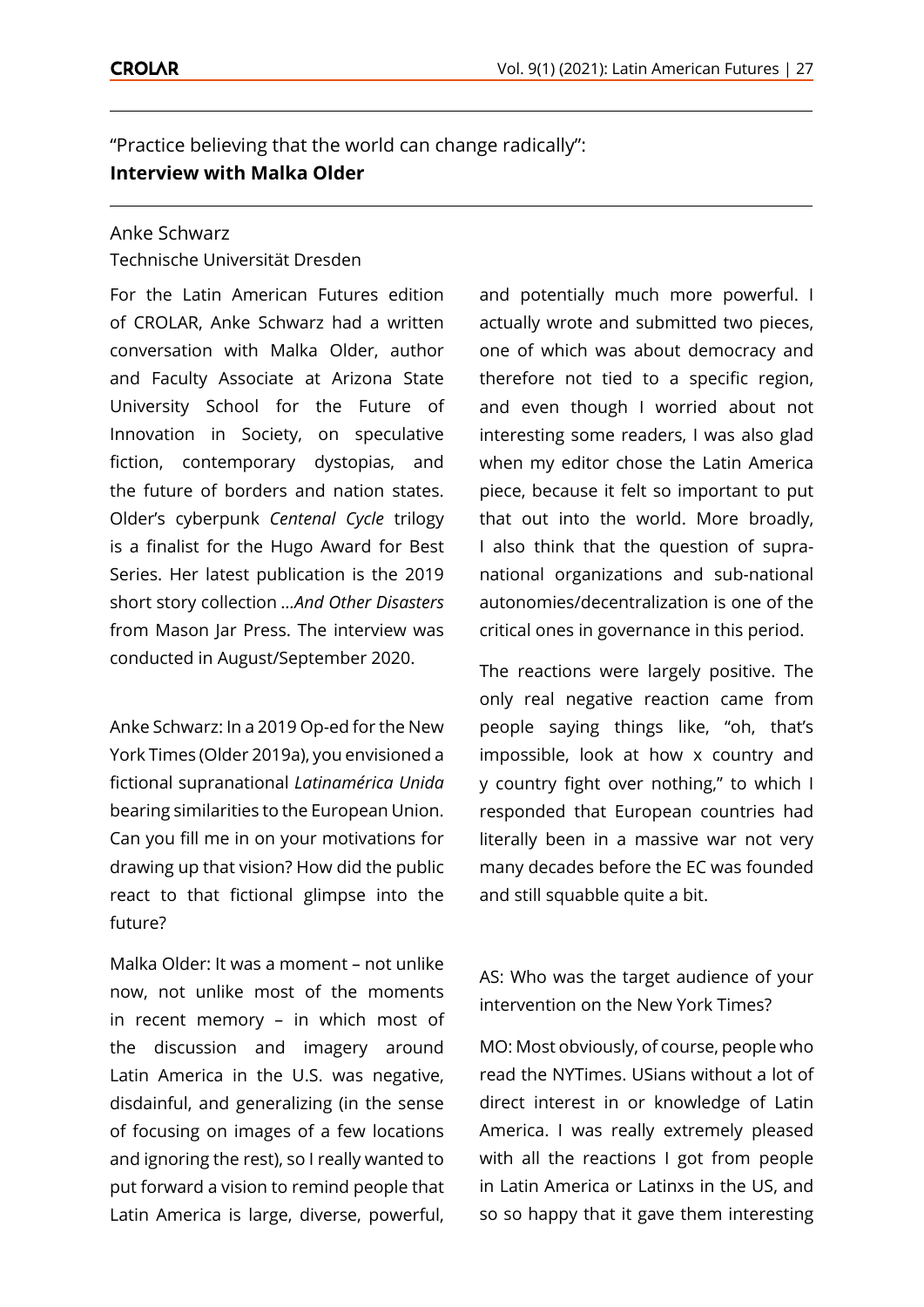ways to think about the future, but when I came up with the concept it was about drawing attention to a region to which I don't think that group of people – USians without particular ties to the area – pay much attention. And it's really unfortunate that they don't. Yet, what infuriated me was that when the New York Times translated the piece into Spanish, which I was of course thrilled about, they changed "Latinamérica" to "Latinoamerica". Why should it be LatinO americA?

AS: Can you explain your anger about this wording? What was lost in this translation?

MO: "Latinoamerica" is the accepted term, but when I was looking for a name for my future, unified Latin America, I couldn't see the sense of having the adjective masculine when the noun was feminine. It was like it was referring to the people (also a feminine noun in Spanish – *la gente*) instead of the place but with a generalized masculine or some other machismo bullshit. I even looked around a bit but I couldn't find any reasoning behind it. And part of the value of imagining things in the future is to notice where there is no reason for something to be the suboptimal way it is and revise it into something better.

AS: Given drone warfare and authoritarianism, femicide and racist violence, climate crisis and the current pandemic, are we living in a "SF dystopia"?

MO: Mmm, yes. And also no. On the one hand, most "SF dystopias" are not what I

in my personal nomenclature would call dystopias. They tend to be books about dark times and the people who lead their home to better times. And we're very much living in a situation like that, with some horrific things being perpetrated, mainly by people in power, and lots of other people working (usually in less photogenic ways than in the movies) to try to make a better world. In fact, I think the label "dystopia" is often used to distance those works from reality and make us feel like we're not living in a world in which, for example, children are made to fight as soldiers or women are forced into reproduction or legally bound to their husbands. We know that those things happen, but for the most part they happen elsewhere and we don't have to think about them; then, when they are presented to us in a fictionalized form happening closer to home, we pretend they are futuristic and dystopian and identify with the heroes fighting against them.

AS: If these heroes enter as figures of hope in "SF dystopias", how can we be hopeful in the current conjuncture?

MO: Okay, so, in terms of being hopeful… while in some ways it is easy and certainly important and necessary to see all the terrible things in the world, we have in fact gotten a lot better in a lot of ways. The rate of femicide is appalling (and, wow, Mac Pages just auto-corrected femicide to feticide, which is indicative right there), but at least now, in most but by no means all of the world, it is considered a bad thing (if not bad enough to legislate more strongly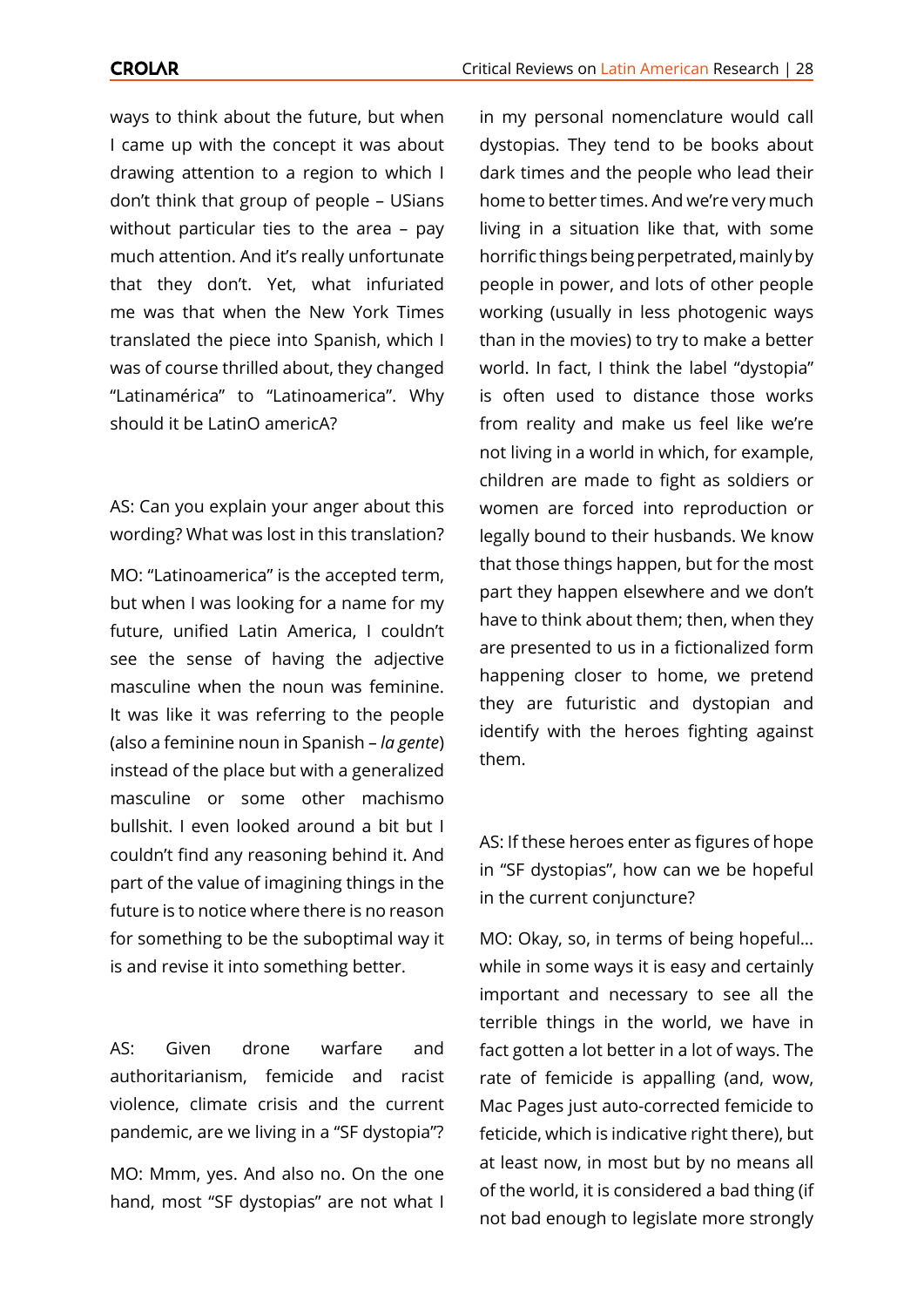## **CROLAR**

against). That was very different one hundred, two hundred years ago. Poverty, hunger, child labor, racism – although I wouldn't say we're doing well on any of these, we have improved. The arc is still bending towards a better world, if slowly. And it is on us to continue to bend it, and doing that requires being hopeful.

AS: Elsewhere (Older 2019b), you suggest moving beyond the nation-state system with its territorial contestations, arbitrary border-drawing and colonialist legacies. From your point of view, what could replace that territorialized system?

MO: One possible scenario is what I describe in my *Centenal Cycle* trilogy, starting with Infomocracy. There is still a territorial element, but it's much smaller – involving only however much territory is required to house a set of roughly 100,000 people – and it is only to create a cohesive unit; the government chosen by that group can be anywhere (or nowhere, in the sense of entirely distributed) in the world. Alternatively, it's possible to imagine a situation with no territoriality at all, in which people choose allegiances – even overlapping allegiances – and pay taxes and receive benefits as a result of that choice, with no relation to location. One country could begin by offering limited, pay-per citizenship to anyone anywhere in the world, and potentially trigger a competition to access taxes. Of course there are some complications, but they are not insurmountable and no more ridiculous than some of the contradictions in the current system. I am not suggesting

pay-per citizenship as the way to go, but for someone who looks at things through the capitalist mindset, sometimes demonstrating examples that make more sense to capitalism but contradict certain other norms are helpful for starting to think differently about parameters and frameworks. I would far rather have a borderless world; or perhaps a world with extremely fungible borders used mainly for administrative convenience (e.g., having a local authority to appeal to for whatever).

AS: In the three books of your *Centenal Cycle* (Older 2016, 2017a, 2018a), nation states are mere remnants of the past, having been widely replaced by a global system of micro-democracy. Can you take us through the storyline of how this deterritorialization of imagined countries and communities in your trilogy came about?

MO: When I wrote the book, I did not think of it as a particularly plausible scenario, but rather as one that I was using as a thought experiment to explore some issues in the world today. However, since then I've begun to feel that it is in fact slightly more plausible. One possible route I see, hinted at in the books, is through multinational corporations. These are entities that are not states, and avoid many of the responsibilities and constraints of statehood, but also put themselves on the same level as states when it suits them – for example, when bringing suit against states. These corporations have their own cultures and tax structures and rules,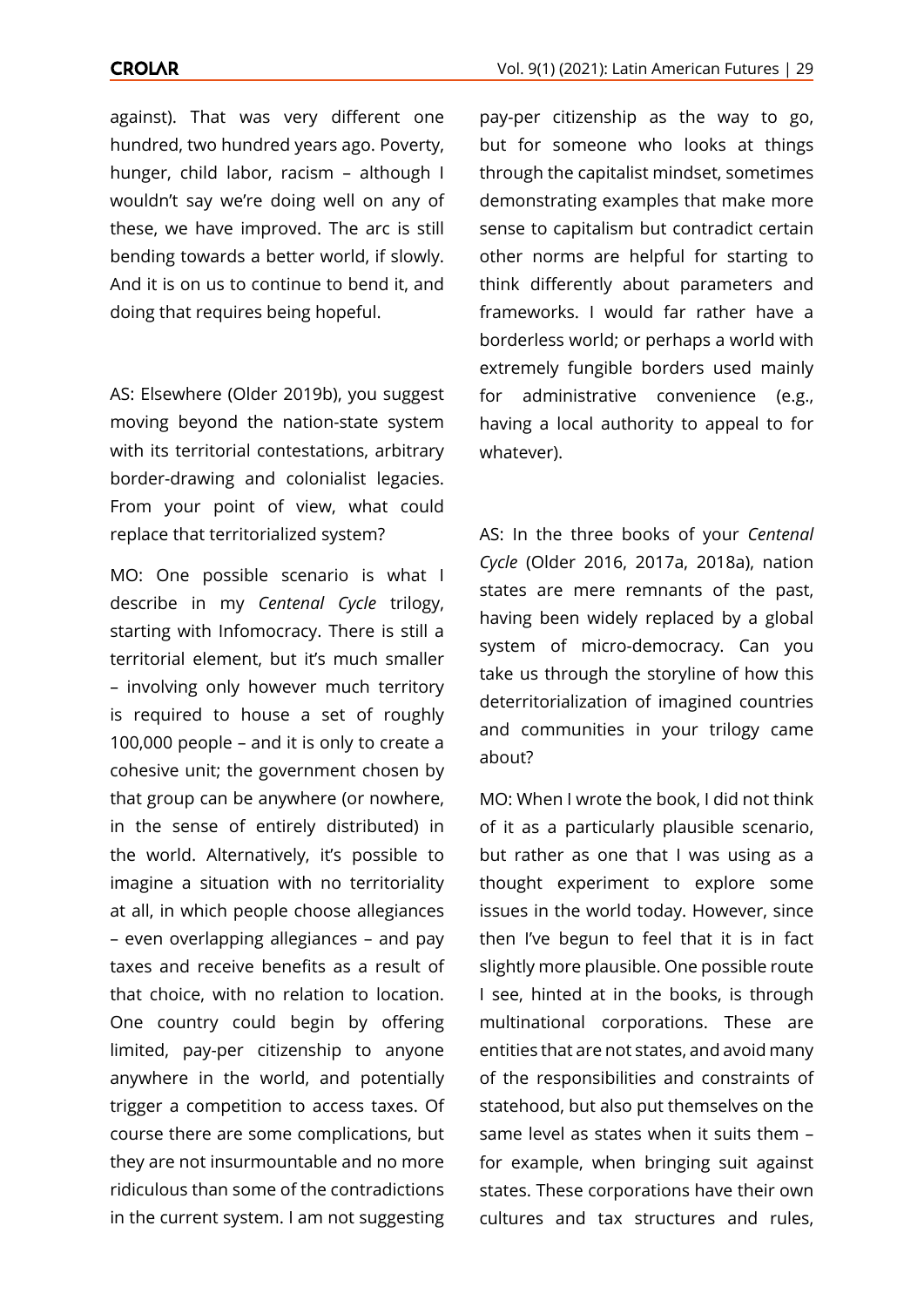often as enclaves within a number of different states. Moreover, many of them are extremely good at manipulating public opinion. I can see some of them deciding that, yes, they would like to be States of a sort, and moreover that some form of (pseudo-)democracy could work quite well for them.

But back to answer your first question about how this happens in the book! To sketch it out in general terms – because again, when I initially wrote it, it wasn't particularly important to me how it happened, but rather as a thoughtexperiment scenario to reflect our own world – the nation-state system, for various reasons, comes to a tipping point in which the combination of non-state actors, corporations, internal reform and protest movements, the effects of environmental degradation, etc. have made it fairly clear that nations as such are no longer a going concern and maybe nobody really wants a large territory anymore because it's too expensive to deal with everything that can go wrong. The UN, itself evolving into a new form, tries to manage the transition, and at around the same time two large civil suits in the US are won in favor of the plaintiffs, one against diet soda companies, for lying to the public, and the other against cable news, ditto. The large damages, invested, provide enough initial capital and interest to set up and run Information.

AS: Which techniques do you use to render futures present in your writing?

MO: They're similar to rendering any

imagined world present – sensory details, specificity, and so on – with a few additions. We expect technology to be different in the future, either substantively or superficially (e.g. user interfaces). I had some ideas that had just been floating around my head – things I would like to see, or imagine should be possible – and I added others, sometimes in response to plot needs. Another technique is taking objects – physical or conceptual – out of the present and imagining them into the future with accompanying wear and tear.

AS: Can you tell us a bit more about the concept of narrative disorder? In your *Centenal Cycle* trilogy, Mishima and Amran are on the spectrum of this disorder, which seems to be an asset for their work as Information spies. Elsewhere (Older 2018b) you described its symptoms as "narrative addiction and narrative perception". How would you locate that between binging on Netflix, day-dreaming, and alt-right "alternative facts"?

MO: First, let me link to an essay (Older 2017b) where I explain a bit more about it and a short story (Older 2017c) about Mishima that also goes into more detail. The addiction is very much about binging on Netflix. However, the perception part is usually less about facts than moods, or pacing, or images, or inflection points. The issue with narrative disorder is not so much saying, for example, "the economy is doing well" or "the climate isn't getting warmer" in defiance of the facts but more like "we got into the same taxi from opposite doors during a rainstorm so probably we will fall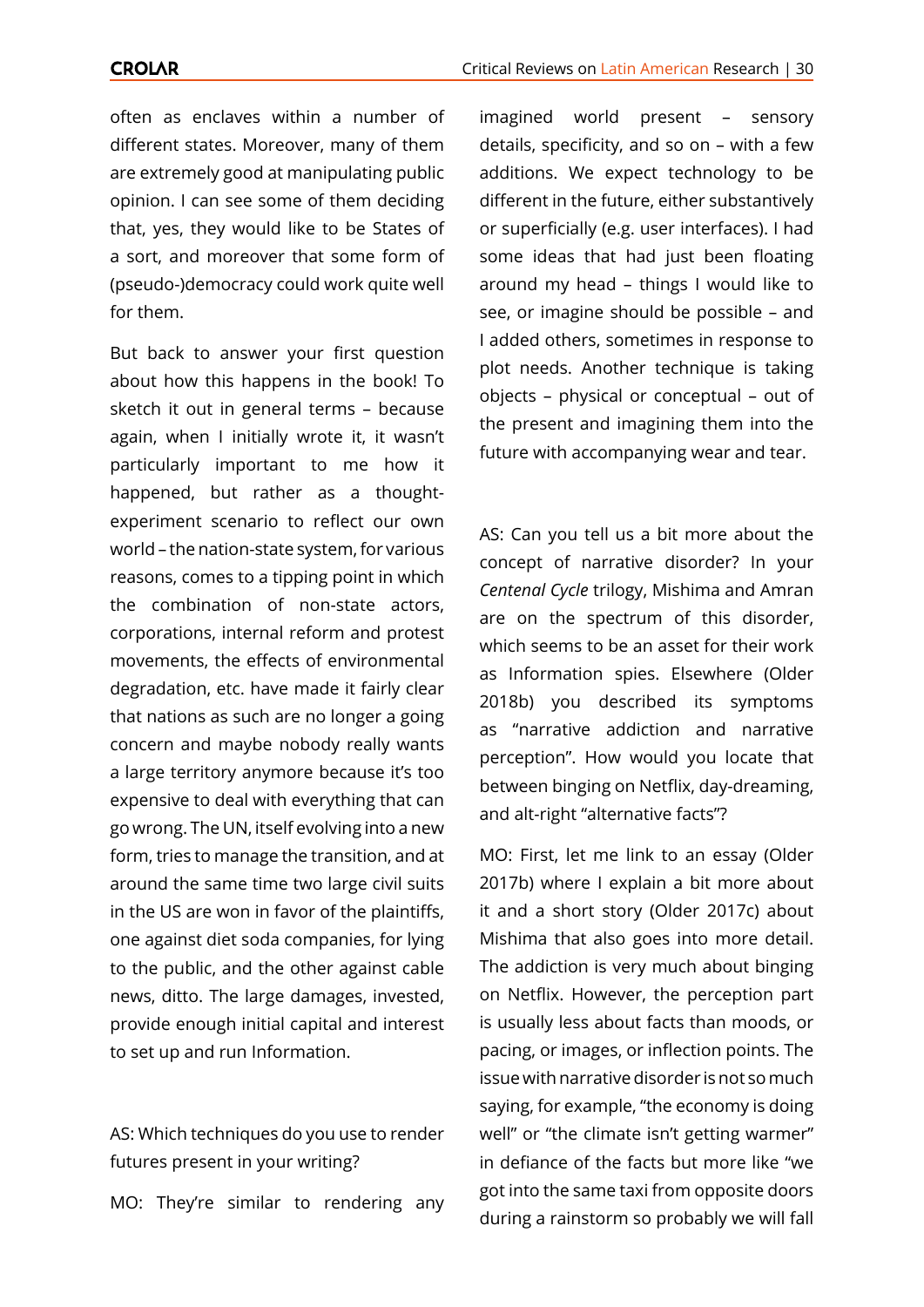in love" or "I should stand up and take charge here regardless of what I know about the situation because there has to be a hero and that is obviously me" or "I should definitely carry a gun because I will be able to tell the bad guys from the good guys and also not miss because gun fights are easy to understand in the moment." It's about the way a narrative unfolds, and imagining that narrative unfolding occurs in real life. Now, in life as in the books, sometimes this works out to be true, whether because of chance, or because (what do I know?) maybe there is some real narrative basis to life, or – and this is the one I find most interesting – because a lot of people are subject to the same disorder around the same tropes and sort of act them out (e.g., if the other person who got into the taxi also expects meet-cute- >romcom, there may be flirting because of that expectation on both sides). However, there are also plenty of times when that narrative sense misleads us.

AS: When you gave a talk about [Speculative Resistance](https://www.youtube.com/watch?v=yC8hyksvKOc&feature=youtu.be) at the 2018 Personal Democracy Forum (Older 2018b), one question from the audience was: "How do we get more people to think of the impossible?" Could you re-answer that for CROLAR?

MO: Read more speculative fiction, for starters. Practice, like anything else; practice believing that the world can change radically, that the past may give us indications and clues about the future but that it is by no means certain as a predictor. For me it's important at this juncture – perhaps always – to combat the idea that "progress" is unilinear, indeed that increased industrialization and technology is necessarily "progress" – really, to question all of our ideas about what the future can and should look like. A future that looks like Darfur could be postapocalyptic, or it could be a sustainable, healthy adjustment. We'd need to know a lot more about what was going on to decide which. But either way, there's no guarantee it won't happen.

AS: What are you reading right now? Which fiction and non-fiction works on Latin American and other futures would you recommend?

MO: I'm always reading a lot of different things at once and in quick succession. I just reread *Transportes González e Hija* (which is available in English as well as in a quite Mexican Spanish – Escandon 2005a and 2005b) and started the series of detective novels by Michael Nava (1986 ff.). Borges is always a good read for thinking about impossibilities. And I've been involved in two projects recently that I'm excited about: *[The Caribbean Futures Institute](https://caribbeanfuturesinstitute.com)*, what it says on the tin and has just put out this wonderful anthology (Lord & Buckell 2020), and *[Constelación Magazine](https://www.constelacionmagazine.com)*, a new speculative literary journal that will translate stories to offer bilingual Español-English content.

## **Bibliography**

Caribbean Futures Institute, The: https://